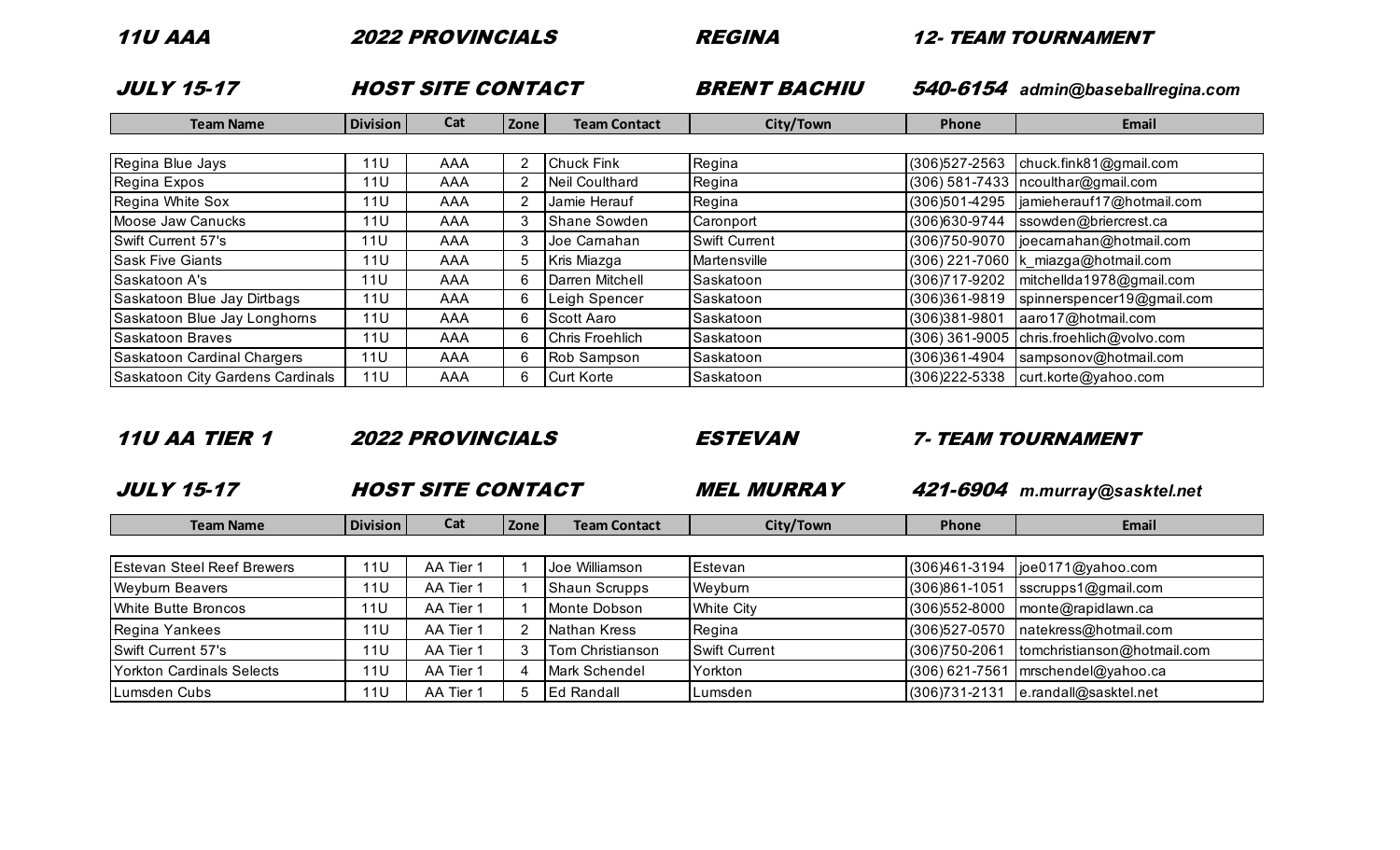JULY 15-17 HOST SITE CONTACT CHRISTA PARENT 270-3316 *administrator@baseballsaskatoon.com*

| <b>Team Name</b>                | <b>Division</b> | Cat        | <b>Zone</b> | <b>Team Contact</b>     | City/Town     | <b>Phone</b>   | Email                                      |
|---------------------------------|-----------------|------------|-------------|-------------------------|---------------|----------------|--------------------------------------------|
|                                 |                 |            |             |                         |               |                |                                            |
| Regina Blue Jays                | <b>11U</b>      | AA Tier 2A |             | Mike Redler             | Regina        |                | (306) 535-5675   michaelredler@hotmail.com |
| Regina Buffalos                 | 11U             | AA Tier 2A |             | Justin Eiswirth         | Regina        | (306) 530-3444 | jeiswirth12@hotmail.com                    |
| <b>Sask Five Giant Crushers</b> | 11 <sub>U</sub> | AA Tier 2A |             | Ryan Mazzei             | Martensville  | (306)380-7916  | ryanmaze@gmail.com                         |
| <b>Sask Five Sluggers</b>       | 11U             | AA Tier 2A |             | <b>Krys St Germaine</b> | <b>Narman</b> | N/A            | krysaint21@gmail.com                       |
| Saskatoon A's                   | <b>11U</b>      | AA Tier 2A |             | <b>Matt Deutscher</b>   | Saskatoon     | (306)291-5755  | mattdeutscher@gmail.com                    |
| Saskatoon Big Dawg Braves       | 11U             | AA Tier 2A |             | Matt Lofstrom           | Saskatoon     | (306)270-4310  | matt.lofstrom@gmail.com                    |
| Saskatoon Blue Jay Big Horns    | 11U             | AA Tier 2A |             | <b>Harley Good</b>      | Saskatoon     | (306) 715-0995 | harley@goodwen.ca                          |
| Saskatoon Blue Jay Cannons      | 11U             | AA Tier 2A |             | Lee Schaefer            | Saskatoon     | (306)201-7282  | lee.schaefer@usask.ca                      |
| Saskatoon Blue Jay Goats        | 11U             | AA Tier 2A |             | Adam Engdahl            | Saskatoon     | (306) 716-4770 | engdahladam88@yahoo.ca                     |
| Saskatoon Cardinal Crushers     | 11U             | AA Tier 2A |             | James Anderson          | Saskatoon     | (306) 280-9149 | james402anderson@yahoo.com                 |

#### 11U AA TIER 2 B 2022 PROVINCIALS MOOSE JAW 10 -TEAM TOURNAMENT

JULY 15-17 HOST SITE CONTACT DAN GLASSER 529-1324 *glasserdan@gmail.com*

| <b>Team Name</b>              | <b>Division</b> | Cat        | Zone | <b>Team Contact</b>     | City/Town | Phone           | Email                              |
|-------------------------------|-----------------|------------|------|-------------------------|-----------|-----------------|------------------------------------|
|                               |                 |            |      |                         |           |                 |                                    |
| <b>Weyburn Beavers</b>        | 11U             | AA Tier 2B |      | <b>Tyler McMillan</b>   | Weyburn   |                 | (306) 861-3536 tyler_sask@yahoo.ca |
| Regina White Sox              | 11U             | AA Tier 2B |      | Travis Pool             | Regina    | (306) 551-8981  | pool.travis@gmail.com              |
| Moose Jaw Black Canucks       | <b>11U</b>      | AA Tier 2B |      | Rodney Audette          | Moose Jaw | (306) 631-3421  | ma707@yahoo.ca                     |
| Moose Jaw Canucks Grey        | <b>11U</b>      | AA Tier 2B |      | Courtney Lacelle        | Moose Jaw | (306)681-7327   | cortney1321@hotmail.com            |
| Saskatoon A's Avengers        | 11U             | AA Tier 2B |      | <b>Brodie Busby</b>     | Saskatoon | (306)493-7852   | brodiebusby@ymail.com              |
| Saskatoon Blue Jay Rhinos     | 11U             | AA Tier 2B |      | Trevor Gerwing          | Saskatoon | (306)240-8806   | trevorgerwing@gmail.com            |
| Saskatoon Blue Jay Thunder    | <b>11U</b>      | AA Tier 2B |      | <b>Bruce Vandenberg</b> | Saskatoon | (306) 371-8457  | vandenbergb@sasktel.net            |
| Saskatoon Cardinal Destroyers | <b>11U</b>      | AA Tier 2B | 6    | Josh Kerpan             | Kenaston  | (306)260-1849   | joshkerpan@gmail.com               |
| Saskatoon Royal Mavericks     | 11U             | AA Tier 2B |      | Melissa Meacham         | Saskatoon | (306) 717-9653  | mmeacham@hotmail.ca                |
| Saskatoon Timber A's          | <b>11U</b>      | AA Tier 2B |      | Jason Dyck              | Saskatoon | $(306)262-4810$ | dpretzel@hotmail.com               |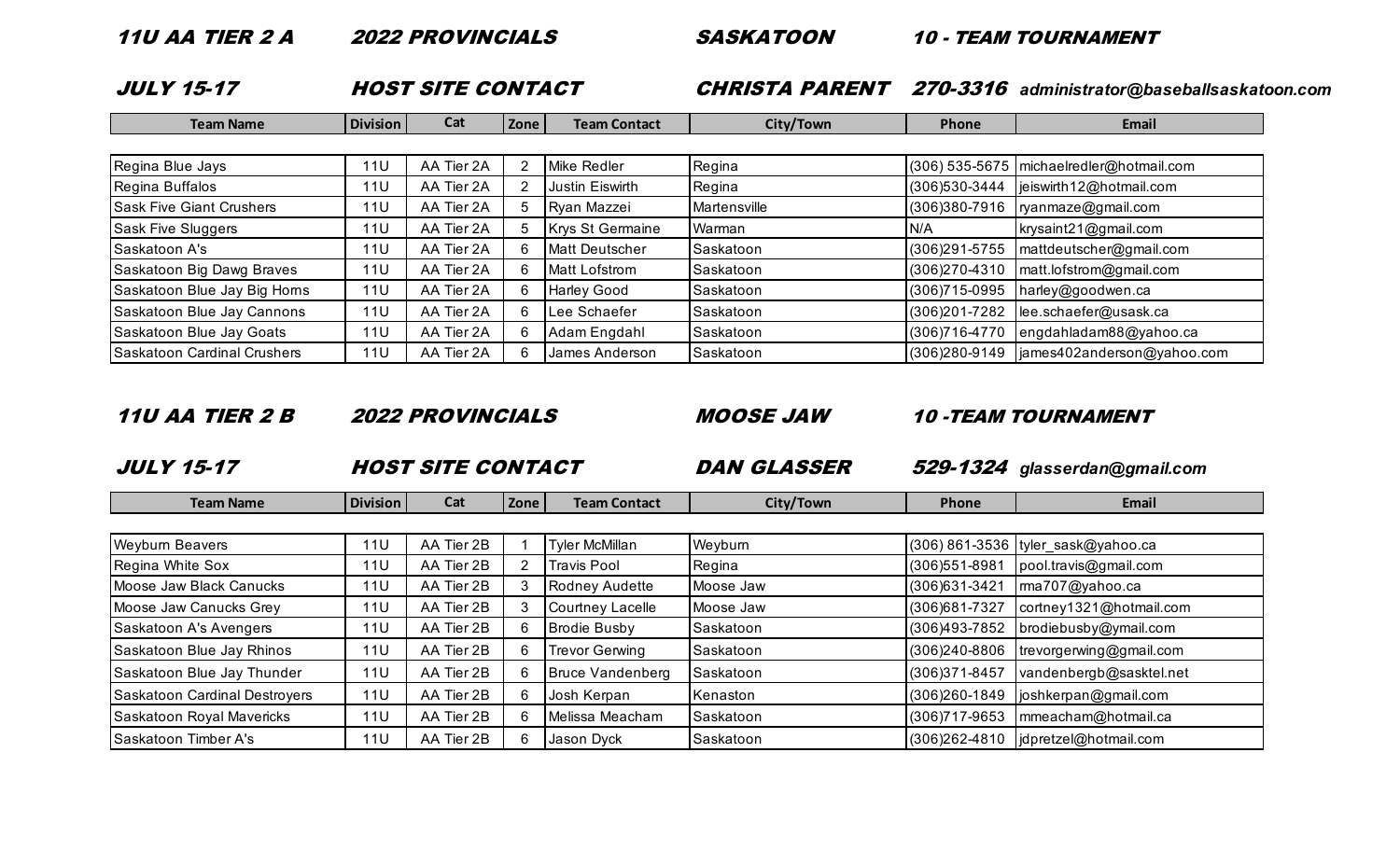| <b>JULY 15-17</b>              |                 | <b>HOST SITE CONTACT</b> |      |                     | <b>GRAEME GIENI</b> | 228-7994       | graemegieni@hotmail.com     |
|--------------------------------|-----------------|--------------------------|------|---------------------|---------------------|----------------|-----------------------------|
| <b>Team Name</b>               | <b>Division</b> | Cat                      | Zone | <b>Team Contact</b> | City/Town           | <b>Phone</b>   | Email                       |
|                                |                 |                          |      |                     |                     |                |                             |
| <b>Esterhazy Cyclones</b>      | 11U             | AA Tier 2C               |      | Ryan Lamb           | Esterhazy           | (306) 740-7885 | ryan_chelsea_15@hotmail.com |
| Yorkton Cardinals              | 11U             | AA Tier 2C               |      | Chad Blenkin        | Yorkton             | (306)807-6147  | cblenkin@gmail.com          |
| <b>IMuenster Red Sox</b>       | 11U             | AA Tier 2C               |      | Morty Yeager        | Muenster            | (306)320-7660  | martyy@sasktel.net          |
| <b>Sask Five Giant Bombers</b> | 11U             | AA Tier 2C               |      | <b>Andy Mievre</b>  | <b>Martensville</b> | (306)292-9452  | amievre@saskenergy.com      |
| Saskatoon Brave Bandit         | 11U             | AA Tier 2C               |      | <b>Todd Schuler</b> | Saskatoon           | (306)229-6728  | lianaandtoss@gmail.com      |
| Maidstone Lakers               | 11U             | AA Tier 2C               |      | <b>Todd Parker</b>  | Maidstone           | (306)830-9156  | t_parker@hotmail.com        |
| Meadow Lake Sox                | 11U             | AA Tier 2C               |      | <b>Kurt East</b>    | Meadow Lake         | (306)240-9654  | boomhauer27@hotmail.com     |
| <b>Unity Cardinals</b>         | 11U             | AA Tier 2C               |      | Graeme Gieni        | Unity               | (306)228-7994  | graemegieni@hotmail.com     |

11U AA TIER 2 C 2022 PROVINCIALS UNITY 8 - TEAM TOURNAMENT

### 11U AA TIER 3 2022 PROVINCIALS ESTEVAN 8 - TEAM TOURNAMENT

JULY 15-17 HOST SITE CONTACT MEL MURRAY 421-6904 *m.murray@sasktel.net*

| <b>Team Name</b>            | <b>Division</b> | Cat       | Zone | <b>Team Contact</b>     | City/Town            | Phone         | Email                        |
|-----------------------------|-----------------|-----------|------|-------------------------|----------------------|---------------|------------------------------|
|                             |                 |           |      |                         |                      |               |                              |
| <b>Estevan Brewers</b>      | 11 <sub>U</sub> | AA Tier 3 |      | Dave Lozinsky           | Estevan              | (306)461-8644 | d_lozy@hotmail.com           |
| Assiniboia Aces             | 11U             | AA Tier 3 |      | <b>Brian Ruthven</b>    | Assiniboia           | (306)640-6906 | bruthven@gmail.com           |
| Humboldt Dodgers #1         | 11U             | AA Tier 3 |      | <b>Brian Kusch</b>      | Humboldt             | (306)231-6412 | brian.kusch@goldenwest.ca    |
| <b>Outlook Riverhawks</b>   | 11 <sub>U</sub> | AA Tier 3 |      | <b>Brent Larwood</b>    | Outlook              | (306)867-4445 | b.larwood@sasktel.net        |
| Sliders Sask Five           | 11 <sub>U</sub> | AA Tier 3 |      | <b>Shane Desrosiers</b> | Martensville         | (306)291-1570 | shane@paramutobody.com       |
| <b>Watrous Lakers</b>       | 11U             | AA Tier 3 |      | Chris McLaren           | Watrous              | (306)946-6950 | chris.mclaren1@gmail.com     |
| <b>Battleford Beavers</b>   | 11 <sub>U</sub> | AA Tier 3 |      | Darren McIntyre         | <b>Battleford</b>    | (306)480-8643 | darren.mcintyre103@gmail.com |
| <b>Prince Albert Royals</b> | 11 <sub>U</sub> | AA Tier 3 |      | Lee Reilly              | <b>Prince Albert</b> | (306)960-9532 | captainreilly99@hotmail.com  |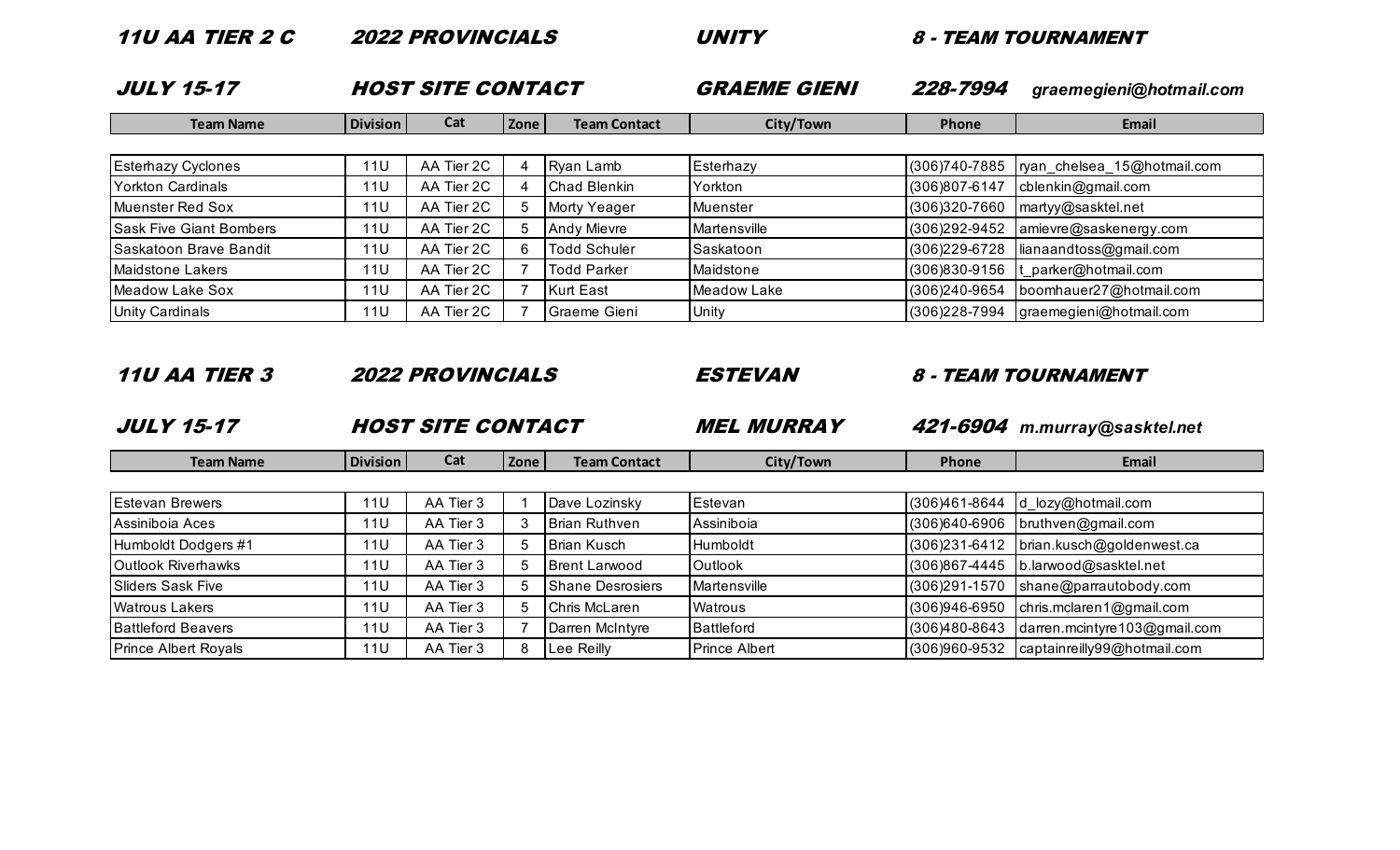| <i>11U AA TIER 4</i> | <i><b>2022 PROVINCIALS</b></i> | <i><b>ROSETOWN</b></i> |          | 8 - TEAM TOURNAMENT    |
|----------------------|--------------------------------|------------------------|----------|------------------------|
| <b>JULY 15-17</b>    | <b>HOST SITE CONTACT</b>       | <b>KENT CARLSON</b>    | 831-8087 | kentgcarlson@gmail.com |

| <b>Team Name</b>         | <b>Division</b> | Cat       | Zone | <b>Team Contact</b>   | City/Town        | Phone          | Email                      |
|--------------------------|-----------------|-----------|------|-----------------------|------------------|----------------|----------------------------|
|                          |                 |           |      |                       |                  |                |                            |
| Holdfast Knights         | <b>11U</b>      | AA Tier 4 |      | Kevin Bast            | <b>Dilke</b>     | (306)530-6017  | k.bast@hotmail.com         |
| <b>Balcarres Broncs</b>  | 11U             | AA Tier 4 |      | <b>Curtis Geisler</b> | <b>Balcarres</b> | (306)331-8087  | geislercm@sasktel.net      |
| Biggar Nationals         | 11 <sub>U</sub> | AA Tier 4 |      | <b>Matt Poltras</b>   | Biggar           | (306)948-9377  | m.poitras@sasktel.net      |
| <b>Eston Ramblers</b>    | 11U             | AA Tier 4 |      | Jamie Kleppe          | Eston            | (306)460-0076  | jameskleppe@icloud.com     |
| <b>Kindersley Royals</b> | 11U             | AA Tier 4 |      | John Thiessen         | Kindersley       | (306)460-7822  | jtthiessen@netscope.net    |
| Macklin Lakers           | 11U             | AA Tier 4 |      | Justin Reschny        | Macklin          | (306) 753-9192 | justinreschny@hotmail.com  |
| Rosetown Angels          | <b>11U</b>      | AA Tier 4 |      | Ryan Wickett          | Rosetown         | (306)831-0143  | ryanwickett@hotmail.com    |
| <b>Wilkie Baseball</b>   | 11U             | AA Tier 4 |      | Kim Claffey           | Wilkie           | (306)918-7118  | kappel claffey@hotmail.com |

# 11U AA TIER 5 2022 PROVINCIALS SHELLBROOK 10 - TEAM TOURNAMENT JULY 15-17 HOST SITE CONTACT JAMIE CAPNER 747-9554 *jcapner11@gmail.com*

| <b>Team Name</b>          | <b>Division</b> | Cat       | Zone | <b>Team Contact</b>    | City/Town         | Phone          | Email                                      |
|---------------------------|-----------------|-----------|------|------------------------|-------------------|----------------|--------------------------------------------|
|                           |                 |           |      |                        |                   |                |                                            |
| Gull Lake Greyhounds      | <b>11U</b>      | AA Tier 5 |      | Travis Benjamin        | <b>Gull Lake</b>  | (306) 671-7424 | shaggy_tb12@yahoo.ca                       |
| Shaunavon Badgers         | 11U             | AA Tier 5 |      | Andrew Burch           | Shaunavon         | (306)294-7969  | golfburch@gmail.com                        |
| Humboldt Dodgers          | 11U             | AA Tier 5 |      | <b>Matthew Hillier</b> | Humboldt          |                | (306) 231-9795   matthewjhillier@gmail.com |
| <b>Battleford Beavers</b> | 11U             | AA Tier 5 |      | Corey Russell          | <b>Battleford</b> | (306)480-6404  | coreyrussell1@hotmail.com                  |
| Dinsmore Dynamos          | <b>11U</b>      | AA Tier 5 |      | Kirby Poirier          | Wiseton           | N/A            | poirierkirby@hotmail.com                   |
| Luseland Blue Jays        | 11U             | AA Tier 5 |      | Dallas Cairns          | Major             | (306)834-4017  | dallas@osyrentals.com                      |
| Meadow Lake Black Sox     | <b>11U</b>      | AA Tier 5 |      | Gordon Whittle         | Meadow Lake       | (306)304-7973  | gordon.whittle@gmail.com                   |
| <b>Turtleford Tigers</b>  | <b>11U</b>      | AA Tier 5 |      | Mike McNinch           | Turtleford        | (306) 229-5020 | mcninch@sasktel.net                        |
| <b>Unity Cardinals</b>    | <b>11U</b>      | AA Tier 5 |      | Curtis Sieben          | Unity             | (306) 228-8818 | cmsieben@sasktel.net                       |
| Shellbrook Knights        | 11U             | AA Tier 5 | 8    | Jamie Capner           | Shellbrook        | (306) 747-9554 | jcapner11@gmail.com                        |